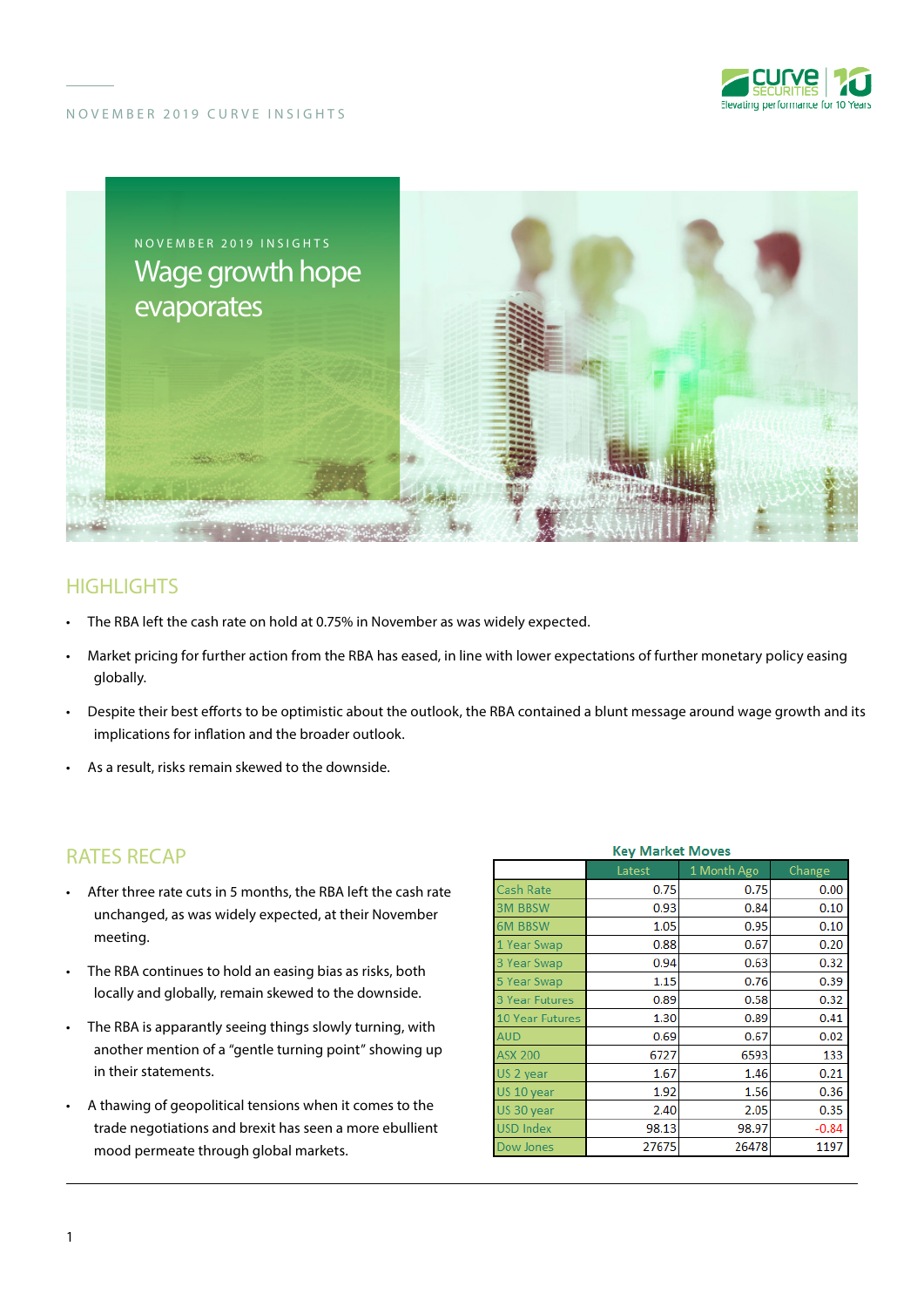- As a result we have yield curves start to steepen as expectation of further monetary policy easing over the months head start to fade.
- While the cash rate remained unchanged over the past month, the three year swap rate has risen 32bp while the 5 year has jumped 39bp.
- We have seen similar moves overseas with the US 2 year yield rising 21bp while the 10 year has jumped 36bp.
- For these moves to be sustained, we will need to see follow through on the progress made on the geopolitical issues followed by positive data.

## Wage growth hopes evaporate

The RBA elected to leave the cash rate on hold in November after cutting it three times in the previous five months. The RBA affirmed in the November Quarterly Statement on Monetary Policy, that the pause was on the basis that it "allows time to assess the effect of the recent easing of monetary policy as well as global developments."

November's Statement suggested that the RBA is doing its best to look on the bright side. There were comments such as "The Australian economy is gradually coming out of a soft patch" and "the Board also recognised that global financial markets appear to have passed a trough of



#### pessimism".

There were the usual highlights around the positives for the outlook centred around the export sector, infrastructure and the rebound in the housing market. The RBA continues to anticipate a pick up in consumption thanks to a pick up in disposable income, something that shouldn't be confused with a pick up in wage growth.



According to the Statement, "consumption is expected to increase" and it "will be supported by an expected pick-up in growth in household disposable income."

To allay any confusion between wage growth and disposable income, the Statement said that:

"The forecast pick-up in growth in household disposable income arises from growth in labour demand, the recent monetary policy easing lowering household interest payments and the low- and middle-income tax offset lowering tax payments."

So the RBA is expecting the benefit of tax cuts for homeowners with mortgages, which is only around one third of households, and income tax cuts will flow through to an increase in consumption. To date, there has been little sign of any flow through from interest rate or tax cuts with retail volumes actually falling further.

The Statement also contained a solid dose of reality. In the Economic Outlook, the RBA put it bluntly, saying that "wage growth is no longer expected to pick up".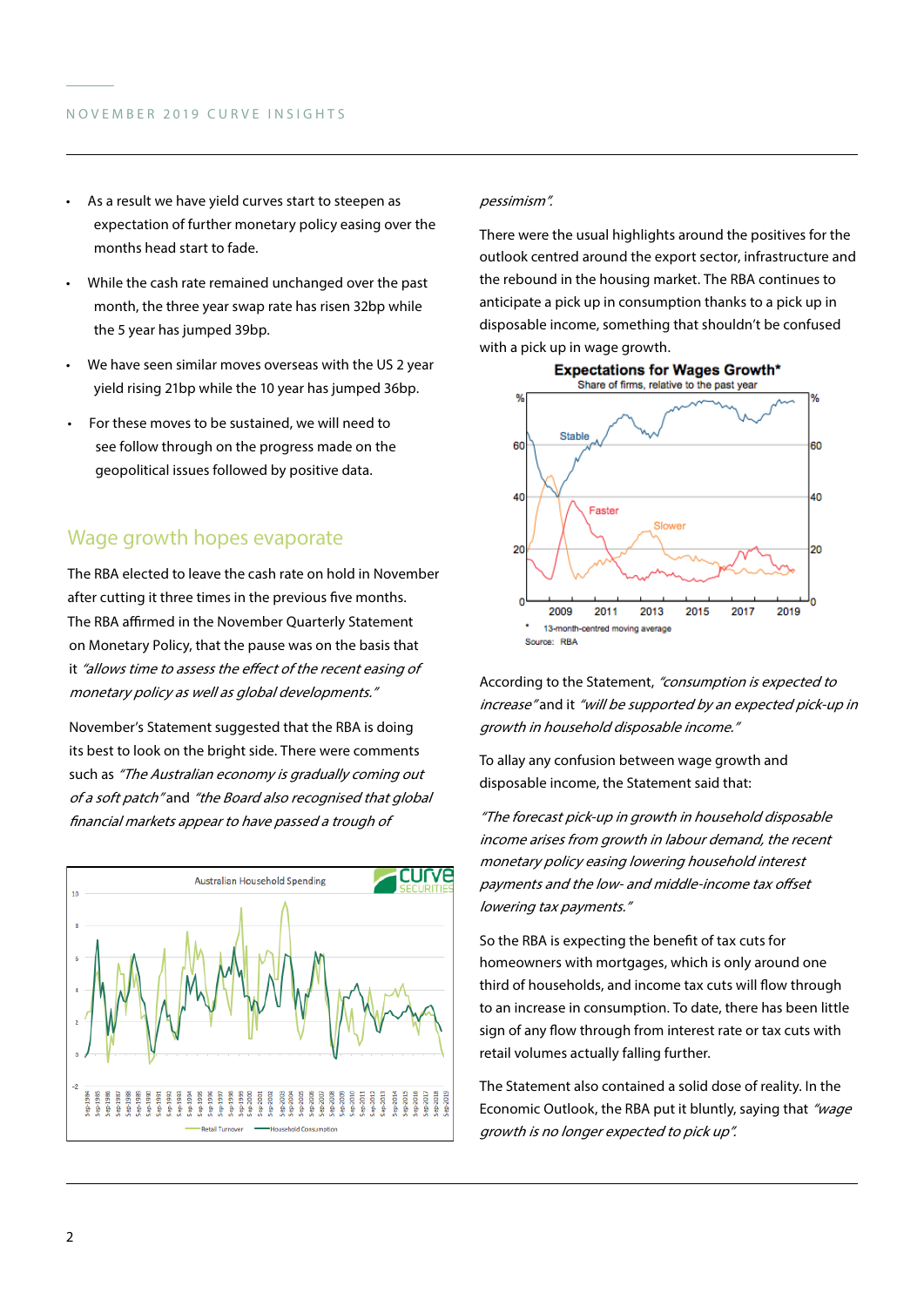What is of greater concern, is that the preconditions for a sustained uplift in wages is still some way off. According to RBA forecasts the unemployment rate:

"is expected to decline only gradually over the next couple of years, to a little below 5 per cent. At this level, the unemployment rate will still be somewhat short of the central estimate of the rate consistent with full employment, of around 4½ per cent."

The lack of progress reducing the unemployment rate means "spare capacity is expected to remain in the labour market over the next couple of years." This means that "consistent" with this outlook, wages growth is low and shows little sign of picking up."

That is going to make things interesting for monetary policy over the coming months. The reliance on increases in disposable income rather than wages to boost consumption will make it difficult for the RBA to have much more of an impact. With the cash rate already at 0.75%, their ability to boost disposable income through rate cuts is now quite limited.

# OUTLOOK FOR INTEREST RATES

While the RBA decided to leave the cash rate on hold in November, it should not be taken as a sign that the easing cycle is over. Despite the signs of optimism in the RBA's rhetoric, the risk are still skewed to the downside.



Based on the RBA's current outlook, it is still more likely that



the next move in the cash rate will be down not up. Inflation outcomes still hold the key to the outlook for monetary policy and inflation is hinging on wage growth. The Statement made that fact pretty clear, saying:

"Wages growth is also low, and it is increasingly clear that lower unemployment is needed to generate wages growth that is consistent with sustainably achieving the inflation target."



 So with little risk of inflation surging back into the RBA's target band anytime soon, the risk of a higher cash rate is off the table for the time being.

With that said, the market is less convinced that the RBA will be cutting rates more so now than anytime in the past three months. As sentiment global has picked up thanks to a thawing in geopolitical risks, so has expectations for the path of the cash rate.

Up until recently, the market has been expecting the cash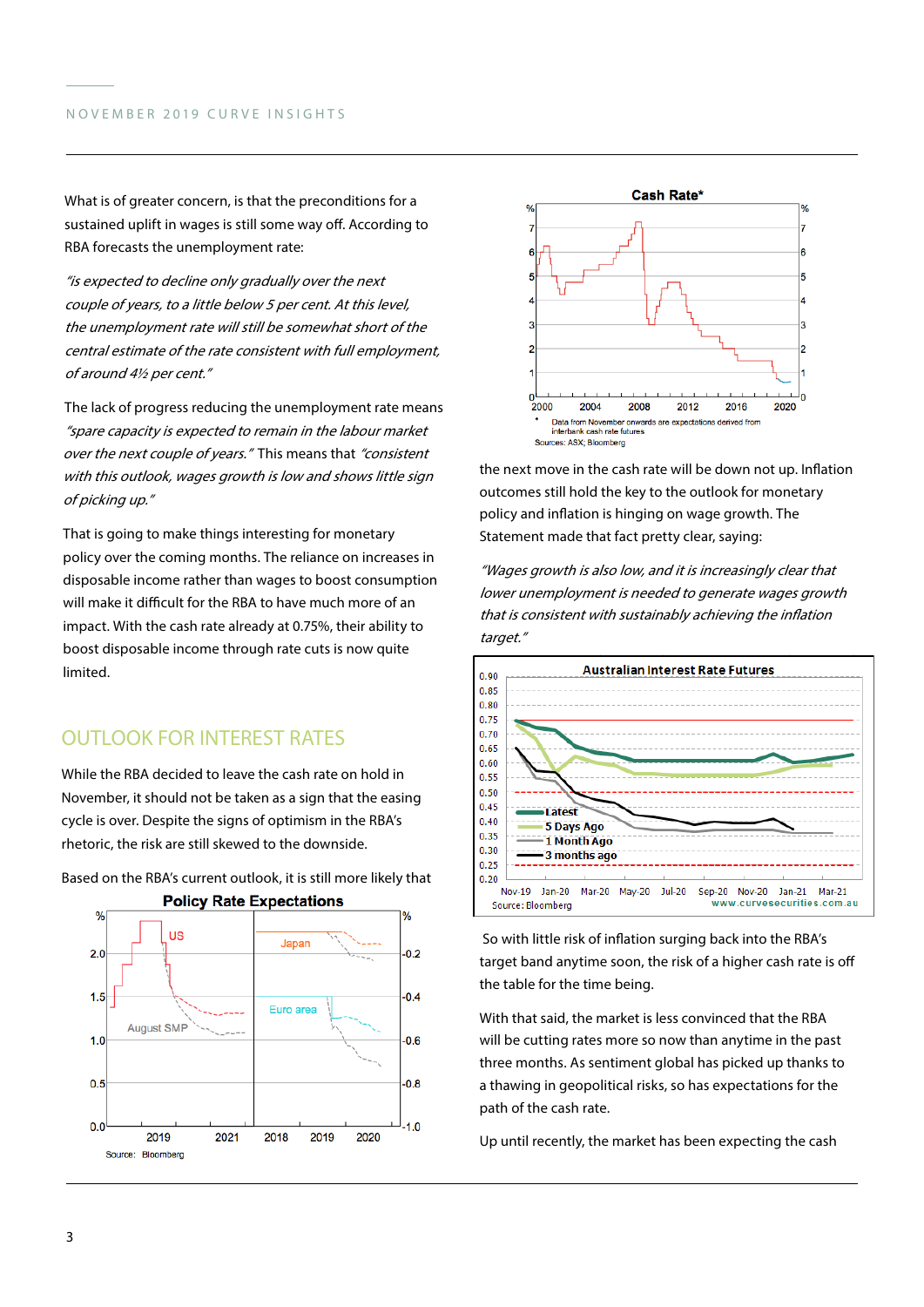rate to be cut to 0.5%. However, over the past couple of weeks those expectations have eased. It is likely to be as much about easing expectations globally as it has been about the domestic market outlook. The markets expectations for future policy action from RBA, US Federal Reserve, ECB and BoJ have all pulled back in recent weeks.

That suggests that unless we see a substantial turnaround in the global back drop over the next few weeks, the RBA's



AUSTRALIAN ECONOMIC HIGHLIGHTS

### **Trimmed Mean Inflation Forecast\*** Year-ended 90 per cent inter 70 per cent interva  $\mathbf 0$ 2021 2011 2013 2015 2017 2019 Confidence inter eflect RBA forecast errors since 1993 Sources: ABS; RBA

pause is likely to be extended into the New Year given there is no scheduled meeting for January.

An extended pause will also give the RBA time to see if the pick up in disposable outcome as outlined above shows signs of working its way through the economy. However beyond that, the risk remains that the RBA will need to act again in order to reduce spare capacity in the labour force, to generate the necessary wage growth and to get inflation sustainably back into their target band.

- Growth was in line with estimates in Q2, with the economy only growing by 0.5% as the weakness from the first quarter continued. The annual pace of growth slowed further from 1.8% to 1.4% and is likely to undershoot the RBA's estimate this quarter.
- Inflation pressures remains weak in Q3, with both headline and core inflation printing in line with expectations. The headline index was up 0.5% which saw the annual rate edge up to 1.7%, while the trimmed mean was up 0.4%, leaving the annual rate unchanged at 1.6%. Both were in line with the RBA's forecasts.
- The employment data was in line with estimates in September, with 14,700 new jobs created over the month. The unemployment rate fell slightly to 5.2% after the participation rate eased back 0.1% to 66.1%.
- After stabilising last month, the ANZ job ads resumed its slide in October, posting a 1% fall. It continues the recent trend of softening job ads.
- Business confidence posted a 2 point gain in October with the index back above zero. Business conditions remain below their long run average but gained 1pt to print at 3 for the month. The crucial Employment index continued its uptrend.
- Consumer confidence continues to slide in October despite recent tax cuts and a third interest rate cut. It appears that the message that record low interest rates is sending is outweighing the lower rates. The index slumped 5.5% to 92.8.